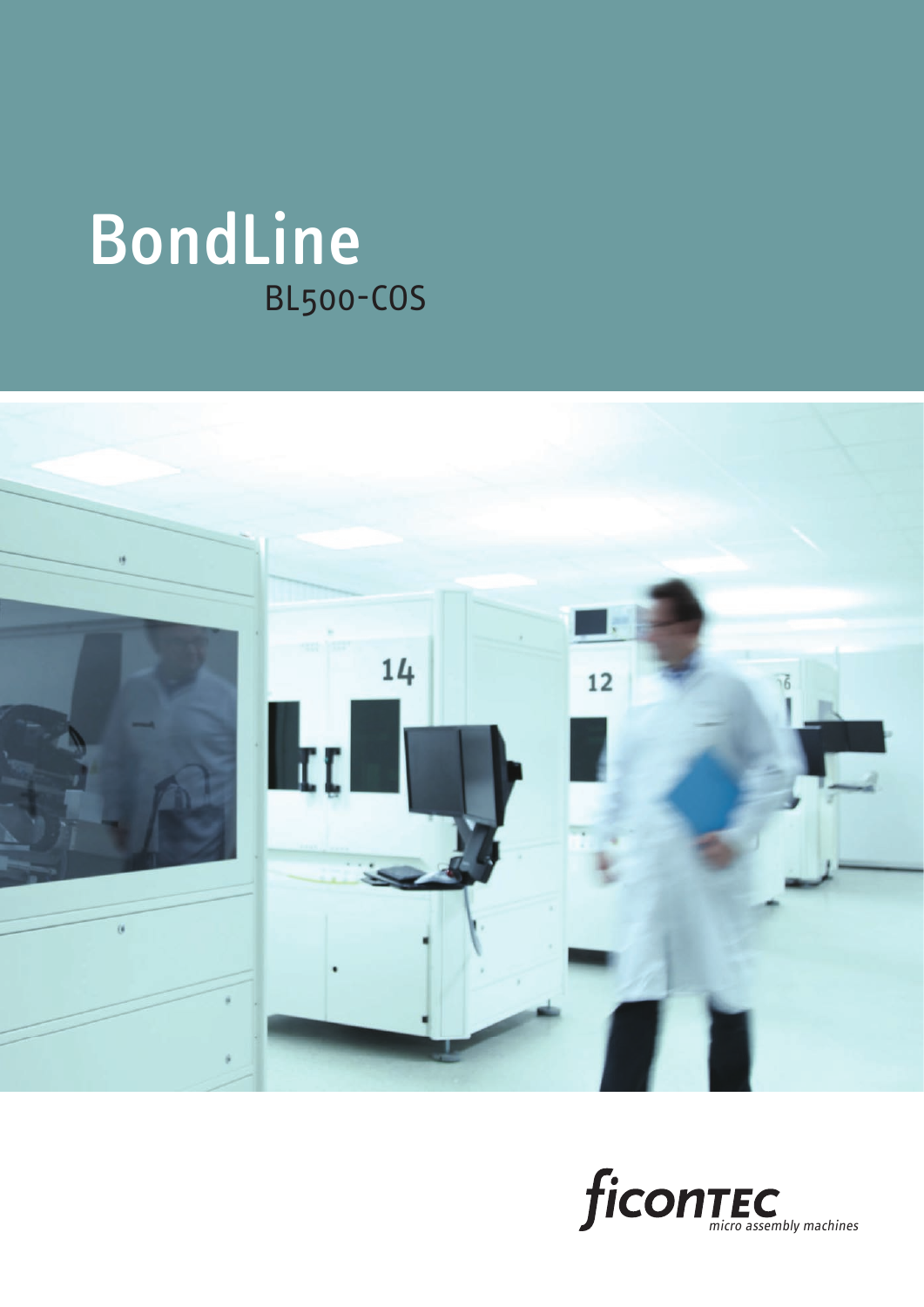## BondLine BL500-COS

ficonTEC Bondline系列主要应用于全自动贴片工艺。ficonTEC BL500 具有高性价比,广泛适用 于CoS的贴片、Bar条或芯片和热沉的焊接等。

设备自动从Gelpak或托盘 上拾取激光器芯片和热沉, 调角仪配合ficonTEC功能强大的软件算 法,对芯片和热沉焊接面的倾斜误差进行校准,可延长最终产品的寿命。



#### 拾取&放置

- 直流伺服电机驱动的拾取头
- 激光器Bar条、芯片、热沉的拾取和放置
- 易于更换的拾取夹具
- 夹具更换后,设备自动校准
- 倒装芯片的能力

### 焊接炉

- 温度最高达400 °C
- 100 K/s 的升温速率
- 20 K/s的冷却速率
- 惰性气体的接入
- 低补偿的温度测量
- 防甲酸气体的腐蚀



#### 外壳&控制

- 钢质机箱
- 滑动门
- 计算机控制系统
- 显示器、键盘和鼠标
- 旋转和直线运动系统的控制系

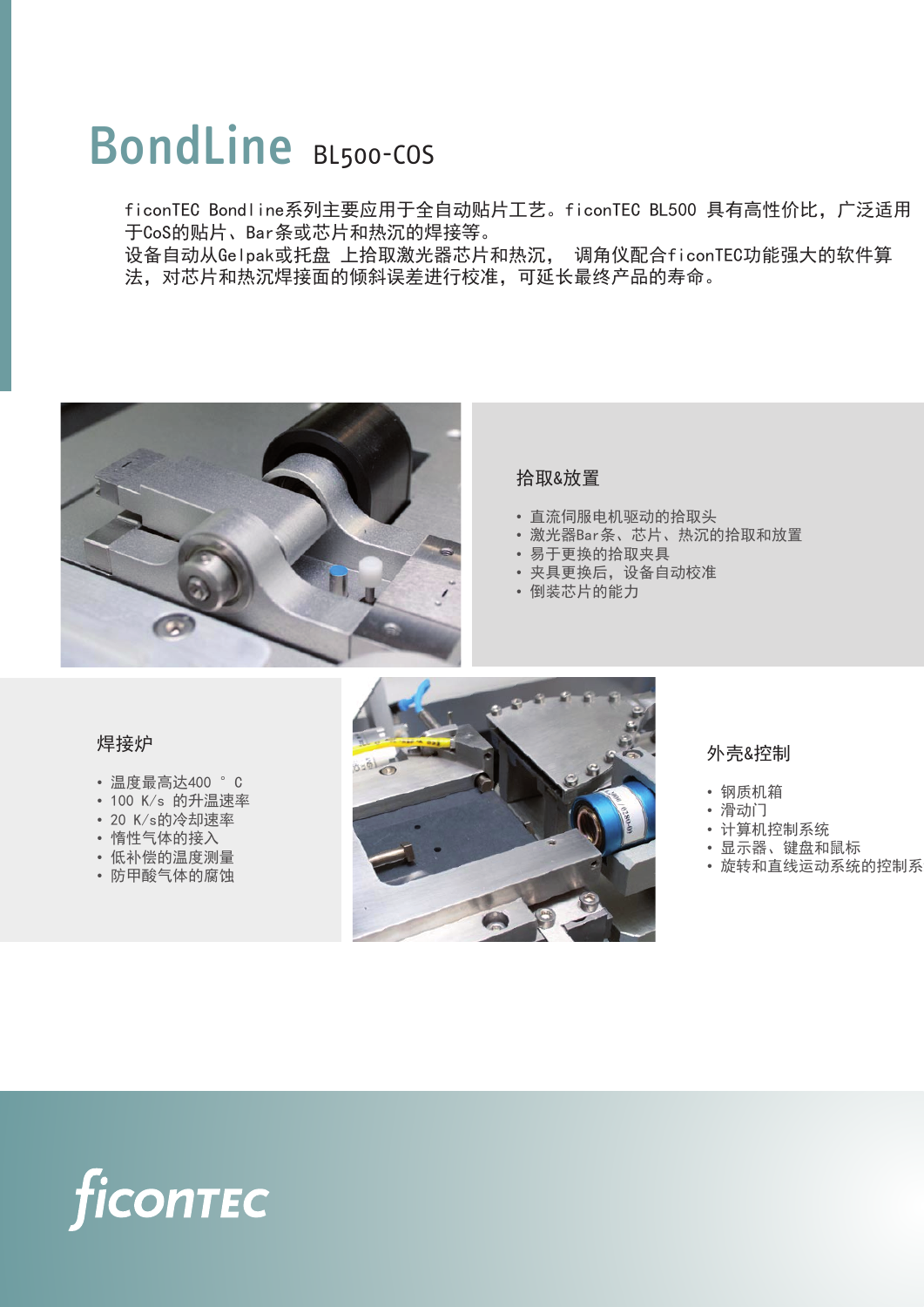### 优势

- 可选择性激光加热焊接
- 贴片后焊接精度的测量能力
- 1类激光安全等级
- 全自动
- 最小周期:30s/Cos
- 可高达8小时的连续生产而无需人员干预
- 可为不同类型的器件进行定制



## Execute Process Pones Pertat Proces Phones Man. 03 软件  $\frac{1}{123}$  $\frac{3444}{123}$  $\frac{125}{21171277}$  $\begin{array}{|c|c|c|c|}\hline \text{Sup}}\text{frozen}&\textbf{0} \\\hline \text{div} \text{loop} & \textbf{0}\end{array}$ Place parts on lower chuck nos josti 统 DA ſ п, Machine, BondLine

- 为管理员、工程师和操作员设置的多个用户级别
- 直观的操作员界面
- 工艺流程软件对工艺流程提供灵活的编程手段
- 提供例如爬山、盲搜、螺旋搜索、
- 连续峰值跟踪(主动跟踪)和3D耦合等的主动耦合算法
- 对于不同器件组装采用配方控制
- 灵活而强大的机器视觉软件
- 数据库的连接

## 主要特性

- 可兼容不同的热沉和基板
- 铟焊和金锡焊
- 采用超平的贴片工具从而得到最小的 Smile效应
- 焊接压力可调
- 几分钟内可完成不同产品的转换
- 实时甲酸气体的产生
- 可接入还原气体
- 温度曲线控制
- 炉子的升温速率为100K/s
- 在线温度监控
- 光学字符识别(OCR) 热沉上序列号并追踪
- 强大的模块化软件
- 远程服务及控制
- 工艺参数的采集
- 器件可追溯